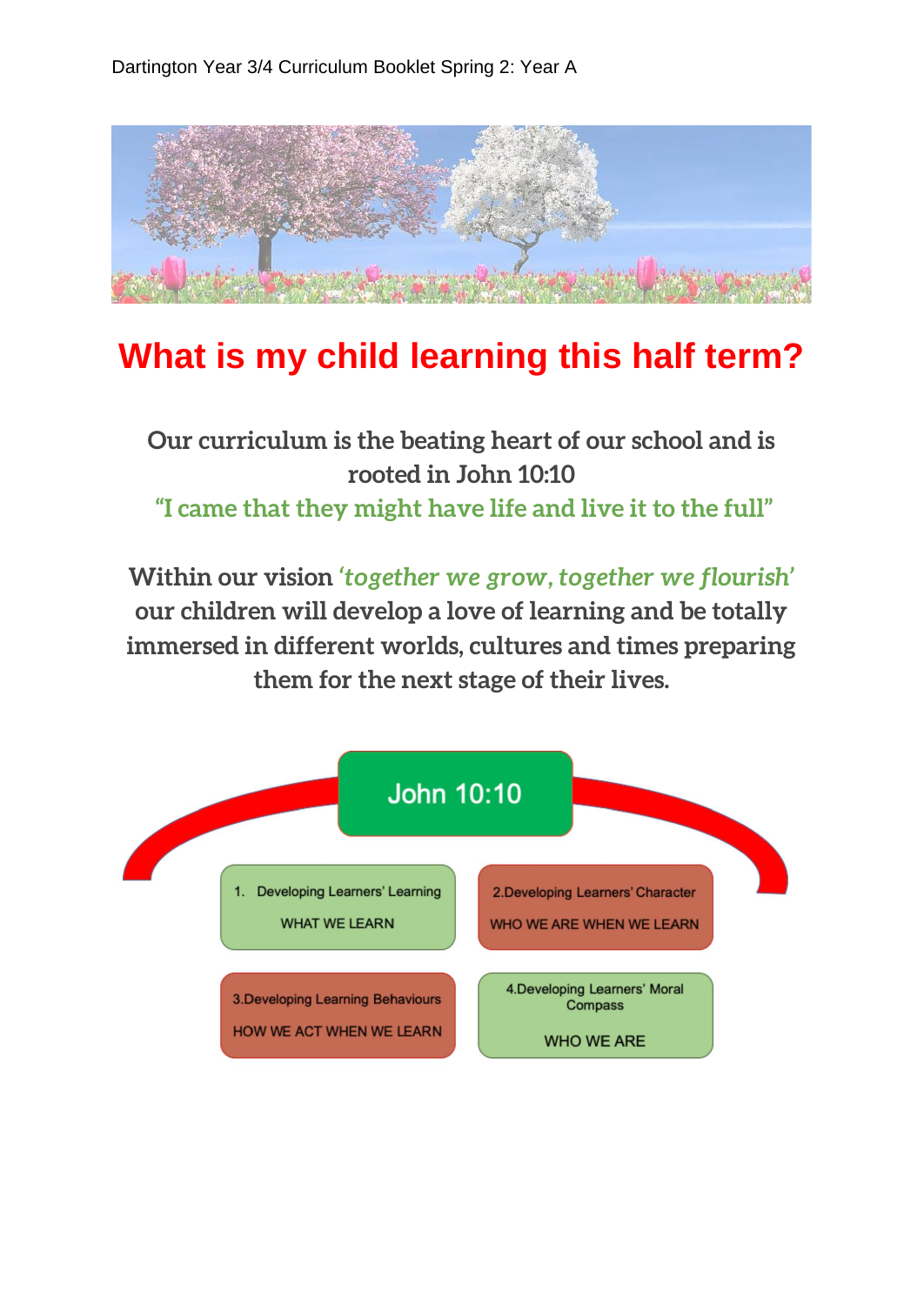

| <b>Spring 2</b>    | Year 3/4                                                                                                                                                                                                                                                                                                                                                                                                                                                                                                                                                                                                                                                                                                                       |
|--------------------|--------------------------------------------------------------------------------------------------------------------------------------------------------------------------------------------------------------------------------------------------------------------------------------------------------------------------------------------------------------------------------------------------------------------------------------------------------------------------------------------------------------------------------------------------------------------------------------------------------------------------------------------------------------------------------------------------------------------------------|
| <b>Class Novel</b> | Each class will be voting to decide their own class novel. These will be age<br>appropriate and an opportunity for the children to have more of a choice in the<br>text they listen to at the end of the day, in line with our Reading for Pleasure<br>project.                                                                                                                                                                                                                                                                                                                                                                                                                                                                |
| <b>Writing</b>     | This half term, we will be learning to write in a narrative style - Tawny Owls will<br>be writing a story based on The True Story of the Three Little Pigs and<br>Nightingales and Woodpeckers will be writing a fantasy story based on The Lost<br>Thing by Shaun Tan. We are starting to use a new format for our English<br>sequences, taken from The Write Stuff by Jane Considine. This format has a big<br>focus on generating and sharing ideas and vocabulary and on the teacher<br>modelling different sentence structures and grammatical features so that the<br>children are really well supported before they write. We are looking forward to<br>hearing their feedback about this new style of English lessons. |
| <b>Maths</b>       | In maths this half term, we will be consolidating our understanding of<br>multiplication and division. We will continue to practise our number facts and to<br>learn the times tables using our "one fact per day" routines.                                                                                                                                                                                                                                                                                                                                                                                                                                                                                                   |
| <b>Science</b>     | In science, we will be exploring the topic 'forces and magnets'. We will start off by<br>learning about push and pull forces and investigating how these forces can be<br>affected by different surfaces. We will then move on to learning about magnets<br>and we will be applying our enquiry skills to identify magnetic and non-magnetic<br>materials.                                                                                                                                                                                                                                                                                                                                                                     |
| <b>RE</b>          | In RE this half-term, we will be focusing on 'How do festivals and family life show<br>what matters to Jewish people?'. We will be linking our learning across the<br>different religions that we've explored so far this year and building our empathy<br>and understanding of different cultures.                                                                                                                                                                                                                                                                                                                                                                                                                            |
| <b>History</b>     | This term, we will be learning about the Roman Empire and its impact on Britain.<br>We will be using our five key historical skills of chronology, range and depth,<br>interpretation, enquiry and communication to investigate sources and learn more<br>about the lives of Romans and how the Roman invasion affected the lives of<br>people in Britain.                                                                                                                                                                                                                                                                                                                                                                     |
| <b>PE</b>          | This half term, our indoor PE sessions will focus on dance, continuing with the<br>skills the children learnt in their autumn term sessions. While our outdoor PE<br>sessions will be focused on cricket. Tawny Owls and Nightingales will continue to<br>work with Mrs Mitchell from the Spires Academy Sports Partnership.                                                                                                                                                                                                                                                                                                                                                                                                   |
| <b>RHE</b>         | This term, our unit of work focuses on the theme of 'Healthy Me'. Nightingales<br>and Woodpeckers will be learning about healthy friendships and group dynamics<br>before moving onto learning about the effects of smoking and alcohol on the<br>body. Tawny Owls will be learning about being fit and healthy by thinking about                                                                                                                                                                                                                                                                                                                                                                                              |